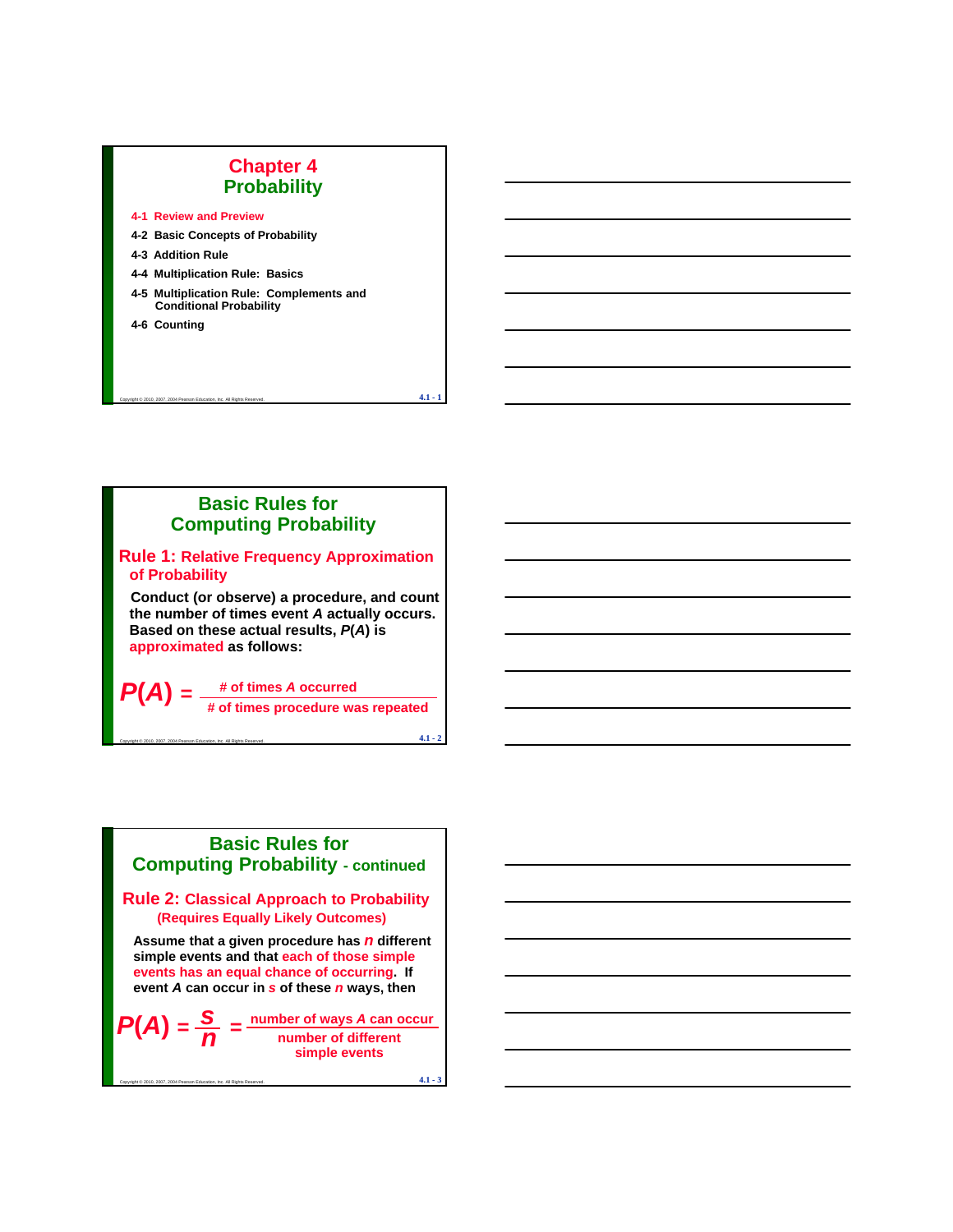# **Compound Event**

#### **Formal Addition Rule**

 $P(A \text{ or } B) = P(A) + P(B) - P(A \text{ and } B)$ 

**where** *P***(***A* **and** *B***) denotes the probability ) denotes the that** *A* **and** *B* **both occur at the same time as an outcome in a trial of a procedure.**

Copyright © 2010, 2007, 2004 Pearson Education, Inc. All Rights Reserved. **4.1 - 4** 



Rule of  
Complementary Events  

$$
P(A) + P(\overline{A}) = 1
$$
  
 $P(\overline{A}) = 1 - P(A)$   
 $P(A) = 1 - P(\overline{A})$ 

Copyright © 2010, 2007, 2004 Pearson Education, Inc. All Rights Reserved. **4.1 - 6**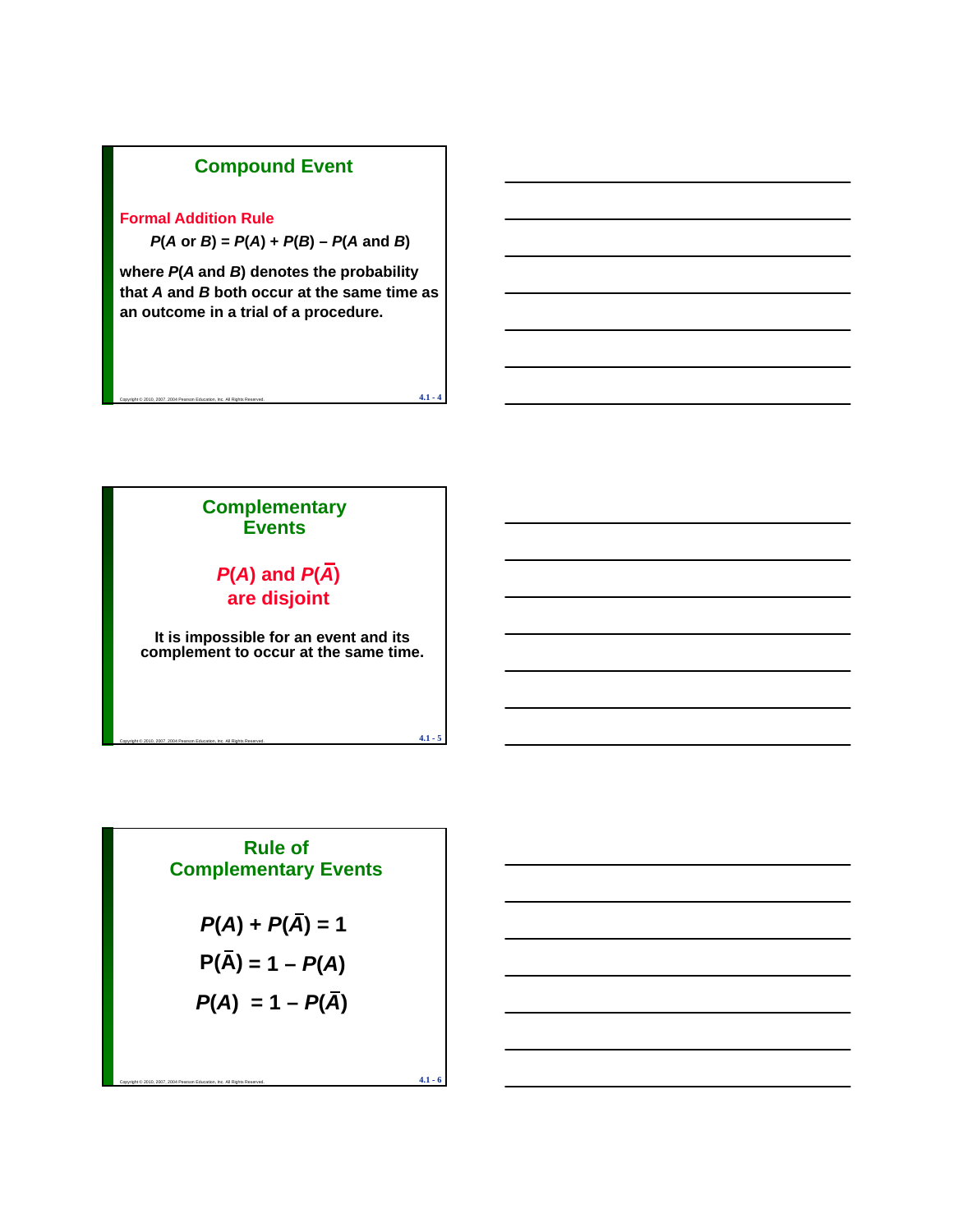



**The basic multiplication rule is used for finding** *P***(***A* **and** *B***), the probability that event** *A* **occurs in a first trial and event**  *B* **occurs in a second trial.**

**If the outcome of the first event** *A* **somehow affects the probability of the second event** *B***, it is important to adjust the probability of** *B* **to reflect the occurrence of event** *A***.**

Copyright © 2010, 2007, 2004 Pearson Education, Inc. All Rights Reserved. **4.1 - 8** 

## **Notation**

*P***(***A* **and** *B***) =**  *P***(event** *A* **occurs in a first trial and event** *B* **occurs in a second trial)**

Copyright © 2010, 2007, 2004 Pearson Education, Inc. All Rights Reserved. **4.1 - 9**  $\overline{\phantom{a}4.1}$  **4.1 - 9**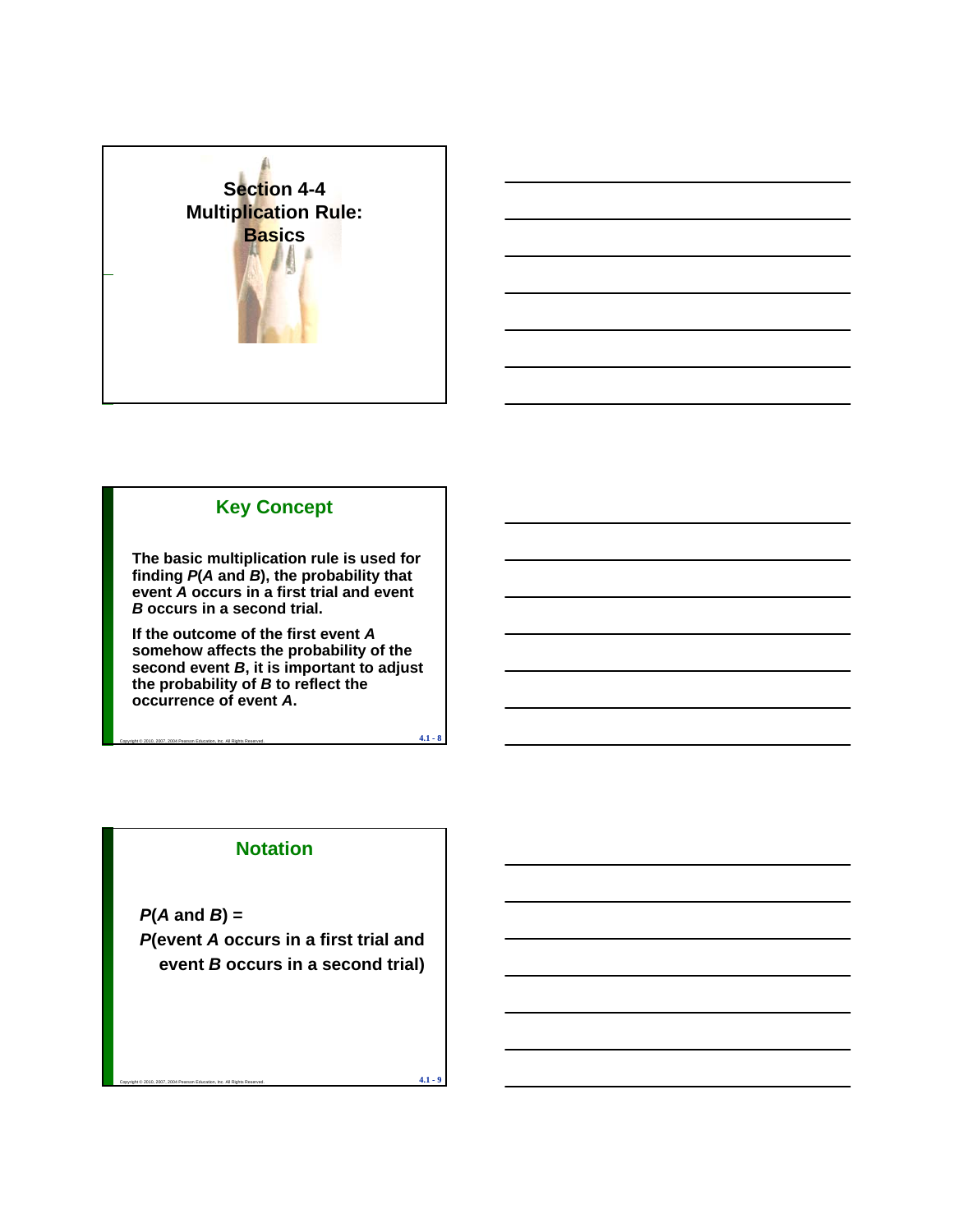





## **Conditional Probability Important Principle**

**The probability for the second event** *B* **should take into account the fact that the first event** *A* **has the fact that the first already occurred.**

Copyright © 2010, 2007, 2004 Pearson Education, Inc. All Rights Reserved. **4.1 - 12**  $\bullet$  **4.1 - 12**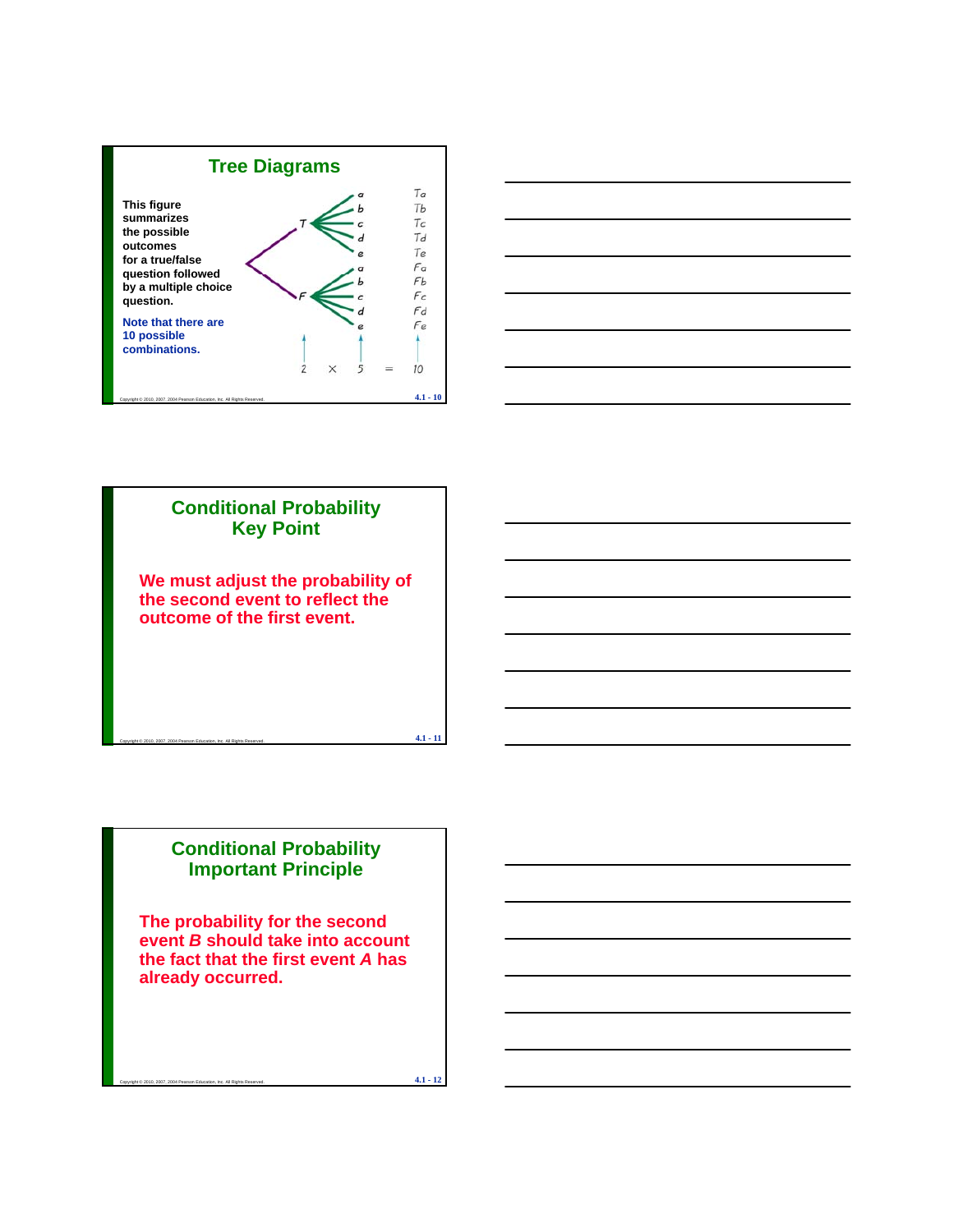## **Notation for Conditional Probability**

*P***(***B***|***A***) represents the probability of event** *B* **occurring after it is assumed that event A has already occurred (read** *B***|***A* **as "***B* **given** *A***.")**

## **Dependent and Independent**

Copyright © 2010, 2007, 2004 Pearson Education, Inc. All Rights Reserved. **4.1** - 13

**Two events** *A* **and** *B* **are independent if the occurrence of one does not affect the** *probability* **of the occurrence of the other. (Several events are similarly** independent if the occurrence of any **does not affect the probabilities of the occurrence of the others.) If** *A* **and** *B* **are not independent, they are said to be dependent.**

Copyright © 2010, 2007, 2004 Pearson Education, Inc. All Rights Reserved. **4.1 - 14** 

#### **Dependent Events**

**Two events are dependent if the occurrence of one of them affects the**  *probability* **of the occurrence of the other, but this does not necessarily** mean that one of the events is a *cause* **of the other.**

Copyright © 2010, 2007, 2004 Pearson Education, Inc. All Rights Reserved. **4.1 - 15**  $\overline{\phantom{a}}$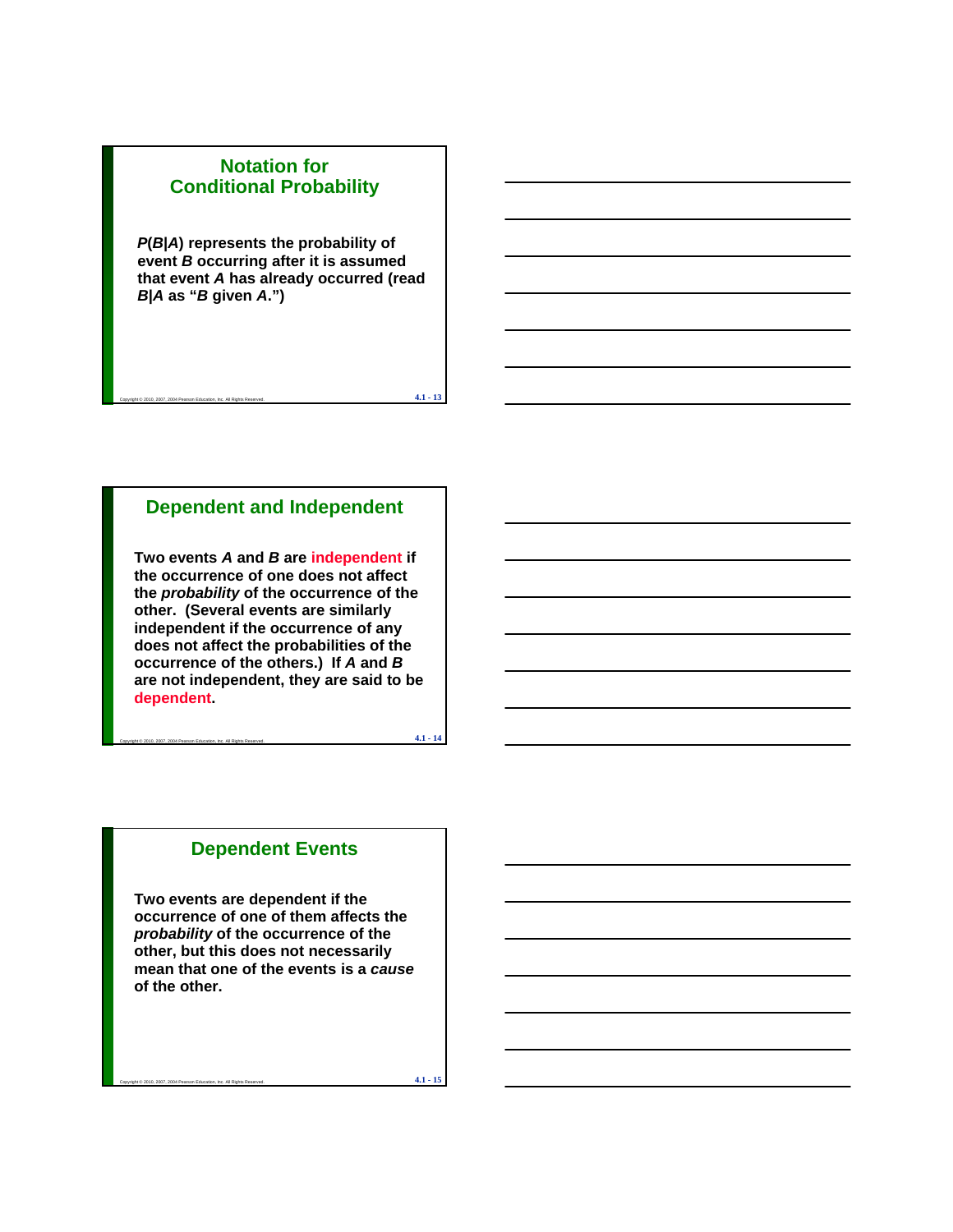## **Formal Multiplication Rule**

- $\div$  *P*(*A* and *B*) = *P*(*A*)  $\cdot$  *P*(*B*|*A*)
- **Note that if A and B are independent Note that if A and B are** events, P(B|A) is really the same as **P(B).**

Copyright © 2010, 2007, 2004 Pearson Education, Inc. All Rights Reserved.  $\bf 4.1$  -  $\bf 16$ 

## **Intuitive Multiplication Rule**

**When finding the probability that event**  *A* **occurs in one trial and event** *B* **occurs in the next trial, multiply the probability of event** *A* **by the probability of event** *B***, but be sure that the probability of event**  *B* **takes into account the previous occurrence of event** *A***.**

Copyright © 2010, 2007, 2004 Pearson Education, Inc. All Rights Reserved. **4.1 - 17**  $\bullet$  **4.1 - 17** 

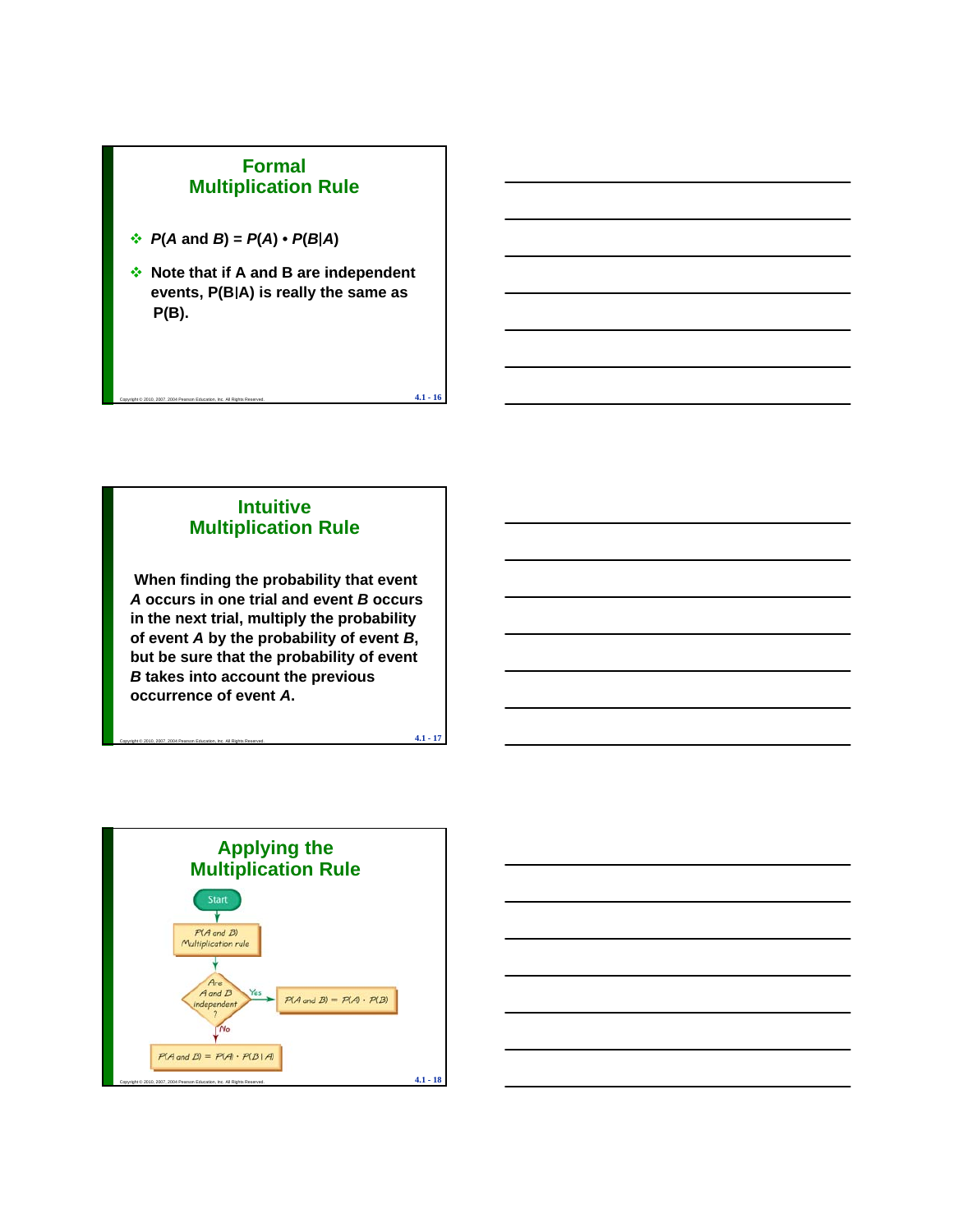



## **Caution**

**When applying the multiplication rule, always consider whether the events**  are independent or dependent, and **are independent or dependent, adjust the calculations accordingly.** 

Copyright © 2010, 2007, 2004 Pearson Education, Inc. All Rights Reserved.  $\bf 4.1$  -  $\bf 20$ 

## **Multiplication Rule for Several Events**

**In general, the probability of any sequence of independent events is simply the product of their simply the product of corresponding probabilities.**

Copyright © 2010, 2007, 2004 Pearson Education, Inc. All Rights Reserved.  $\bf 4.1$  -  $\bf 21$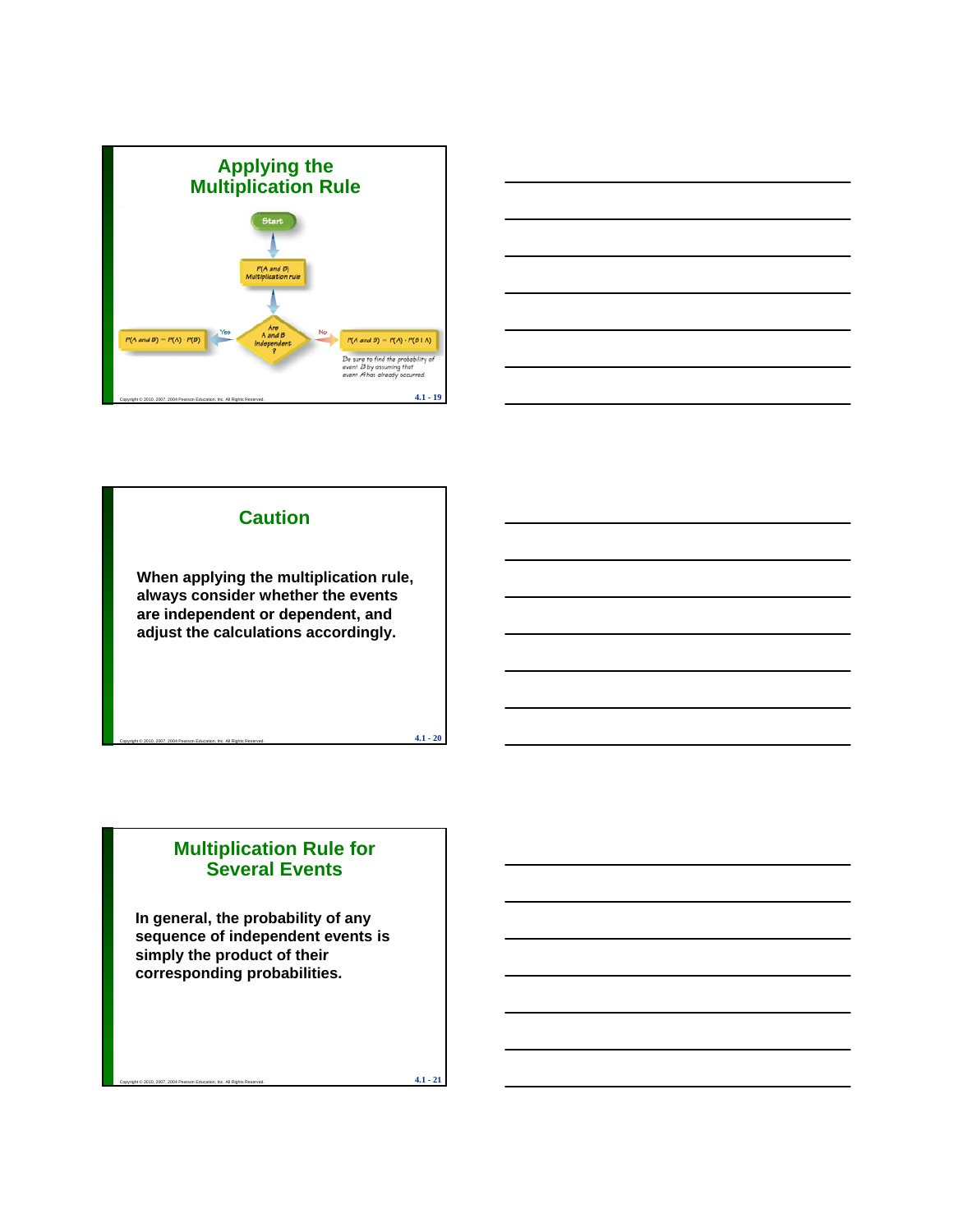## **Summary of Fundamentals**

- **In the addition rule, the word "or" in**  *P***(***A* **or** *B***) suggests addition. Add** *P***(***A***) and** *P***(***B***), being careful to add in such a way that every outcome is counted only once .**
- Copyright © 2010, 2007, 2004 Pearson Education, Inc. All Rights Reserved.  $\bf 4.1$   $\bf 22$  **In the multiplication rule, the word "and" in** *P***(***A* **and** *B***) suggests multiplication. Multiply** *P***(***A***) and** *P***(***B***), but be sure that the probability of event**  *B* **takes into account the previous occurrence of event** *A***.**

#### **Recap**

**In this section we have discussed:**

- **Notation for** *P***(***A* **and** *B***).**
- **Tree diagrams.**
- **Notation for conditional probability.**
- **Independent events.**
- **Formal and intuitive multiplication rules.**

Copyright © 2010, 2007, 2004 Pearson Education, Inc. All Rights Reserved.  $\bf 4.1$  -  $\bf 23$ 

## **Examples**

Copyright © 2010, 2007, 2004 Pearson Education, Inc. All Rights Reserved. **4.1 - 24**  $\overline{\phantom{a}}$ 

**Pg 168: 7, 12, 18, 21, 23**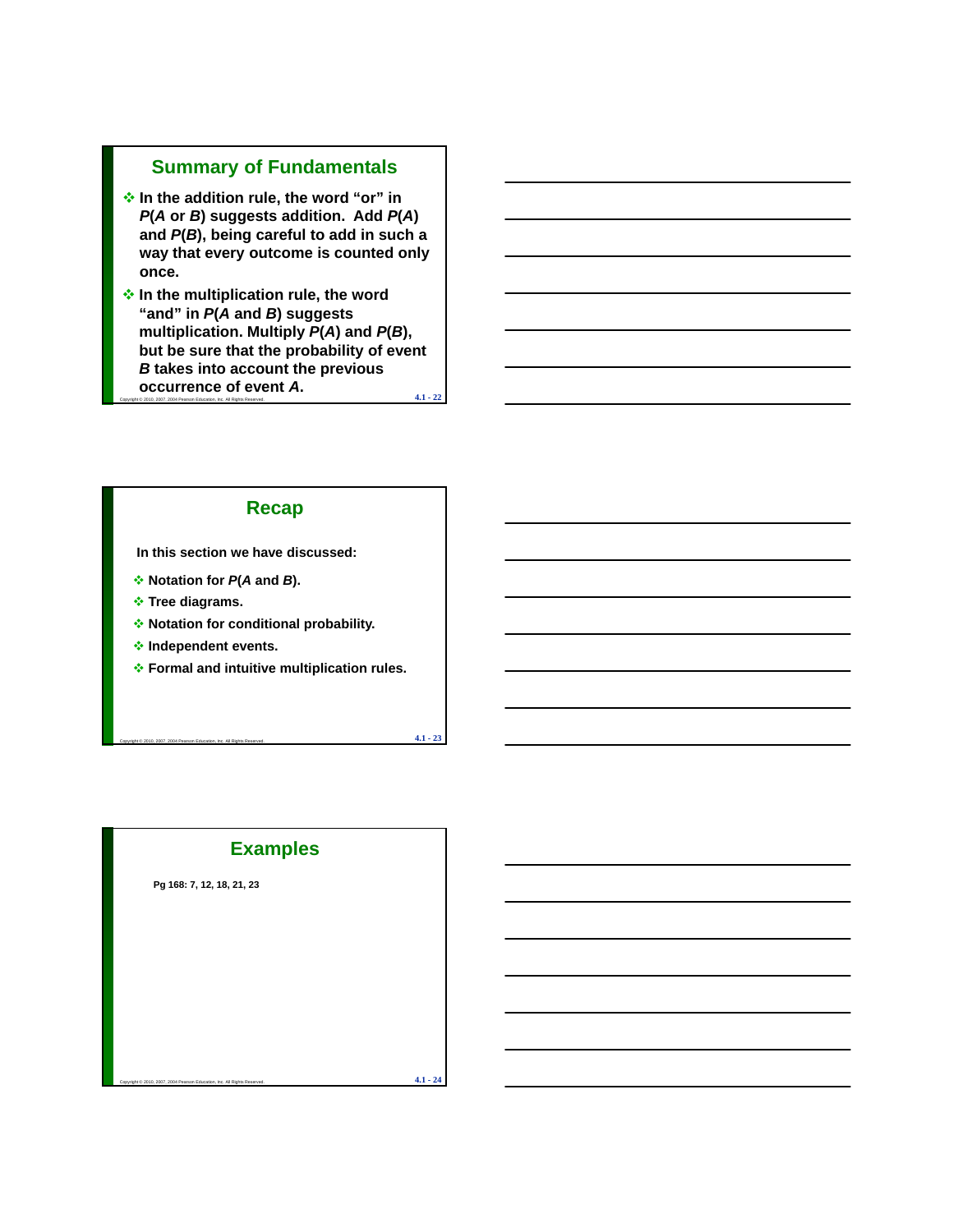

## **Complements: The Probability of "At Least One"**

- **"At least one" is equivalent to "one or more."**
- **The complement of getting at least one item of a particular type is that you get no items of that type.**

Copyright © 2010, 2007, 2004 Pearson Education, Inc. All Rights Reserved.  $\bf 4.1$  -  $\bf 26$ 

## **Finding the Probability of "At Least One"**

**To find the probability of at least one of something, calculate the probability of none, then subtract that result from 1. That is,**

*P***(at least one) = 1 –** *P***(none).**

Copyright © 2010, 2007, 2004 Pearson Education, Inc. All Rights Reserved. **4.1 - 27**  $\overline{\phantom{a} }$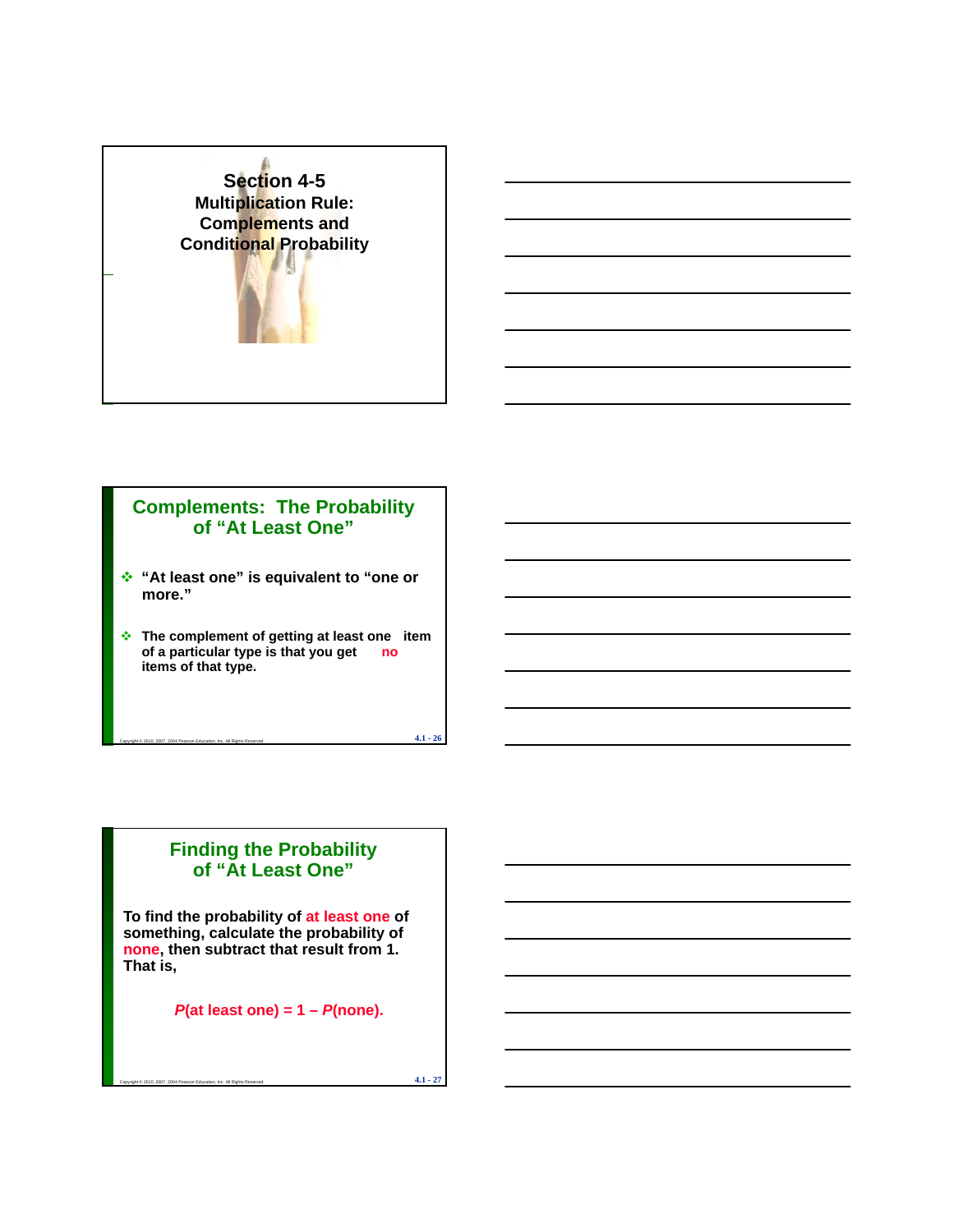## **Conditional Probability**

**A conditional probability of an event is a probability obtained with the additional information that some other event has already occurred.** *P***(***B***|***A***) denotes the conditional probability of event** *B* **occurring, given that event** *A* **has already occurring, given that has occurred, and it can be found by dividing the probability of events** *A* **and** *B* **both occurring by the probability of event** *A***:**



Copyright © 2010, 2007, 2004 Pearson Education, Inc. All Rights Reserved.  $\bf 4.1$  -  $\bf 28$ 

# **Intuitive Approach to Conditional Probability The conditional probability of** *B* **given** *A* **can be found by assuming that event** *A* **has occurred and then calculating the has occurred, and then calculating probability that event** *B* **will occur.**

## **Confusion of the Inverse**

Copyright © 2010, 2007, 2004 Pearson Education, Inc. All Rights Reserved.  $\bf 4.1$  -  $\bf 29$ 

**To incorrectly believe that** *P***(***A|B***) and**  *P***(***B|A***) are the same, or to incorrectly use one value for the other is often called one value for the other, is often confusion of the inverse.** 

Copyright © 2010, 2007, 2004 Pearson Education, Inc. All Rights Reserved. **4.1 - 30**  $\overline{\phantom{a}4.1}$  -  $\overline{30}$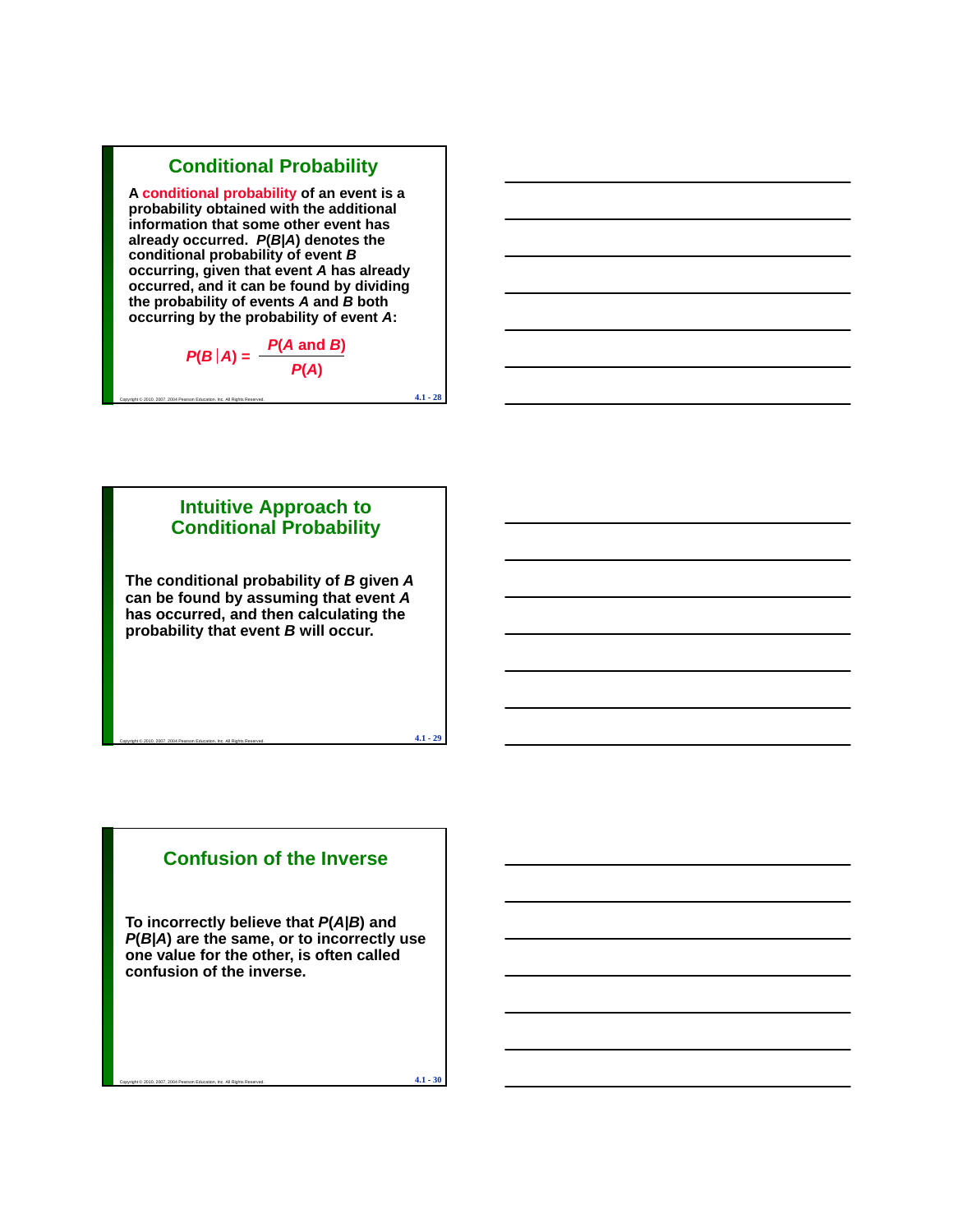## **Recap**

**In this section we have discussed:**

- **Concept of "at least one."**
- **Conditional probability.**
- **Intuitive approach to conditional probability.**

Copyright © 2010, 2007, 2004 Pearson Education, Inc. All Rights Reserved.  $\bf 4.1$  -  $\bf 31$ 

## **Examples**

**Pages 176-178: 10, 15, 20, 22, 25, 30**



Copyright © 2010, 2007, 2004 Pearson Education, Inc. All Rights Reserved.  $\bf 4.1$  -  $\bf 32$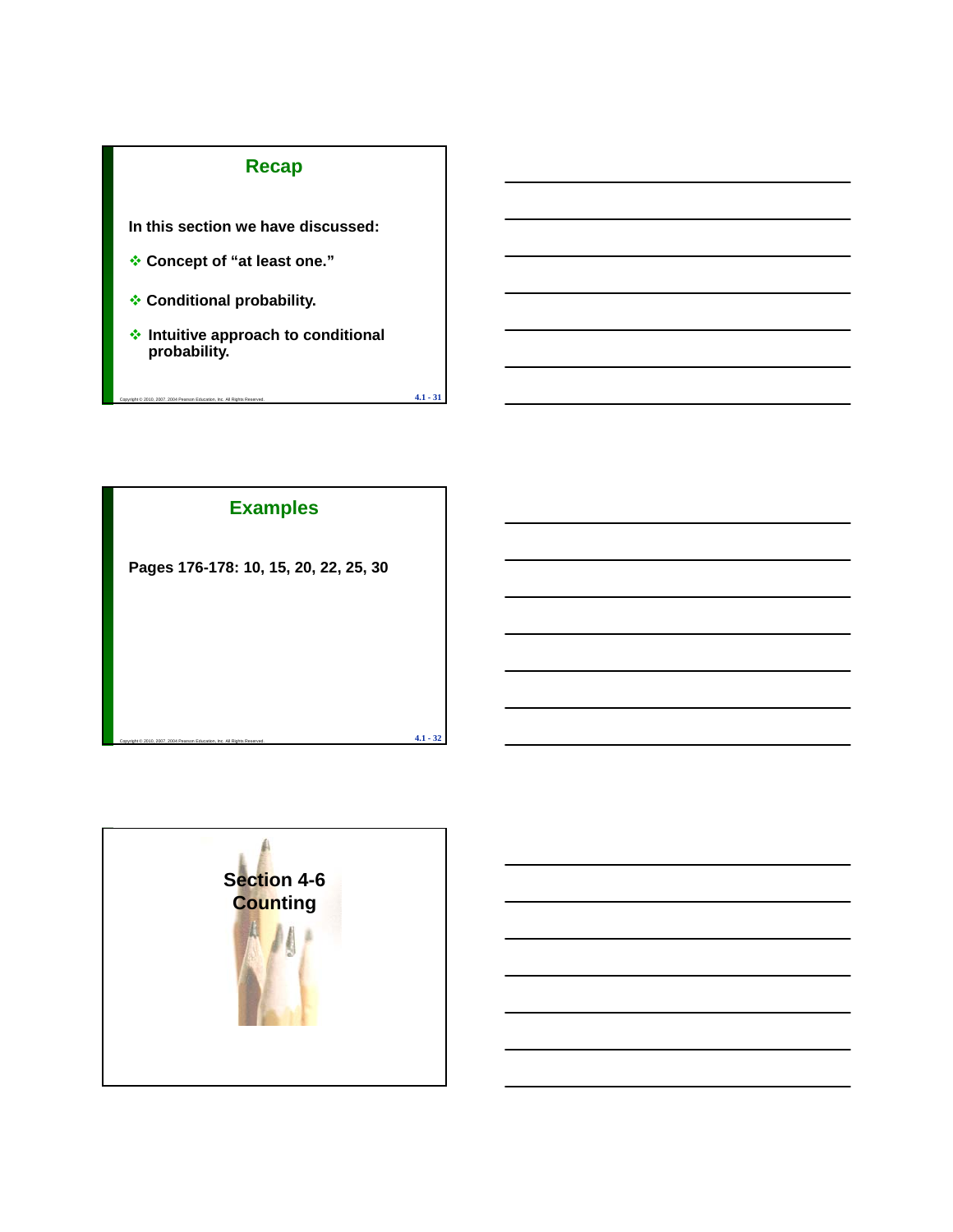## **Key Concept**

**In many probability problems, the big obstacle is finding the total number of outcomes, and this section presents several methods for finding such numbers without directly listing finding such numbers without directly and counting the possibilities.**

Copyright © 2010, 2007, 2004 Pearson Education, Inc. All Rights Reserved. **4.1 - 34**  $\overline{\phantom{a}4.1}$  -  $\overline{\phantom{a}34}$ 

## **Fundamental Counting Rule**

**For a sequence of two events in which the first event can occur** *m* **ways and the second event can occur** *n* **ways, the events together can occur a total of**  *m*•*n* ways.

## **Notation**

 $\epsilon$ Copyright © 2010, 2007, 2004 Pearson Education, Inc. All Rights Reserved.  $\bf 4.1$  -  $\bf 35$ 

**The factorial symbol ! denotes the product of decreasing positive whole numbers.** 

**For example,** 

$$
4! = 4 \bullet 3 \bullet 2 \bullet 1 = 24.
$$

**By special definition, 0! = 1.** 

Copyright © 2010, 2007, 2004 Pearson Education, Inc. All Rights Reserved. **4.1 - 36**  $\overline{\phantom{a}4.1}$  -  $\overline{36}$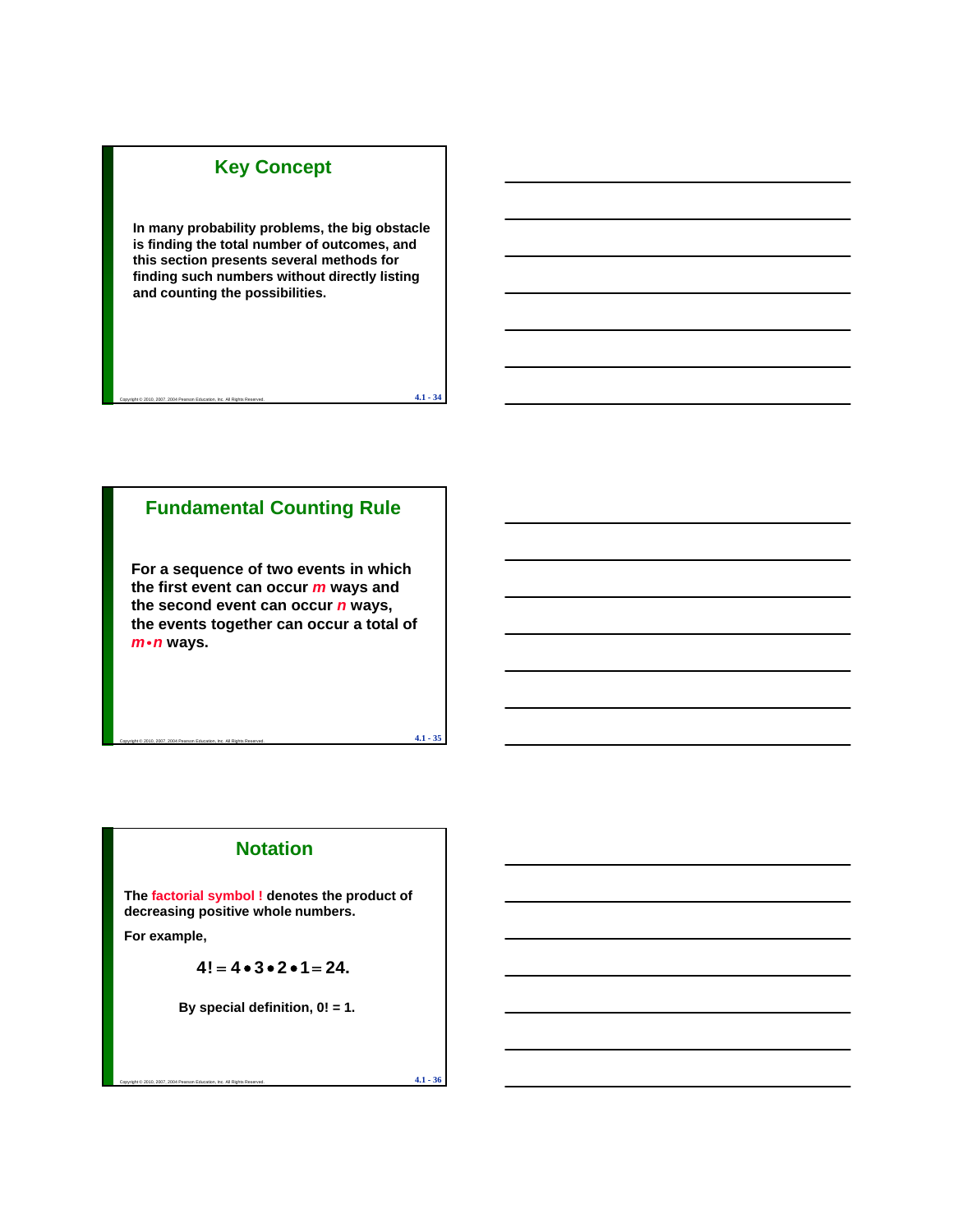### **Factorial Rule**

**A collection of** *n* **different items can be arranged in order** *n***! different ways. (This factorial rule reflects the fact that ( the first item may be selected in** *n* **different ways, the second item may be selected in** *n – 1* **ways, and so on.)**

Copyright © 2010, 2007, 2004 Pearson Education, Inc. All Rights Reserved. **4.1 - 37**  $\overline{\phantom{a} }$ 

#### **Permutations Rule (when items are all different)**

**Requirements:**

**1. There are** *n* **different items available. (This rule does not apply if some of the items are identical to others.)**

- **2. We select** *r* **of the** *n* **items (without replacement).**
- **3. We consider rearrangements of the same items to be We consider rearrangements of the same items to different sequences. (The permutation of ABC is different from CBA and is counted separately.)**

**If the preceding requirements are satisfied, the number of permutations (or sequences) of** *r* **items selected from** *n* **available items (without replacement) is**

 $n^2r = \frac{n!}{(n-r)!}$ 

## **Permutations Rule**

Copyright © 2010, 2007, 2004 Pearson Education, Inc. All Rights Reserved.  $\bf 4.1$  -  $\bf 38$ 

**(when some items are identical to others)**

#### **Requirements:**

- **1. There are** *n* **items available, and some items are identical to others.**
- **2. We select all of the** *n* **items (without replacement).**
- **3 We consider rearrangements of distinct items to be different 3. We consider rearrangements of distinct items to be sequences.**

If the preceding requirements are satisfied, and if there are  $n_1$ alike,  $n_2$  alike,  $\dots n_k$  alike, the number of permutations (or **sequences) of all items selected without replacement is**

$$
\frac{n!}{n_1!\cdot n_2!\cdot\ldots\cdot n_k!}
$$

Copyright © 2010, 2007, 2004 Pearson Education, Inc. All Rights Reserved. **4.1 - 39**  $\overline{4.1}$  -  $\overline{39}$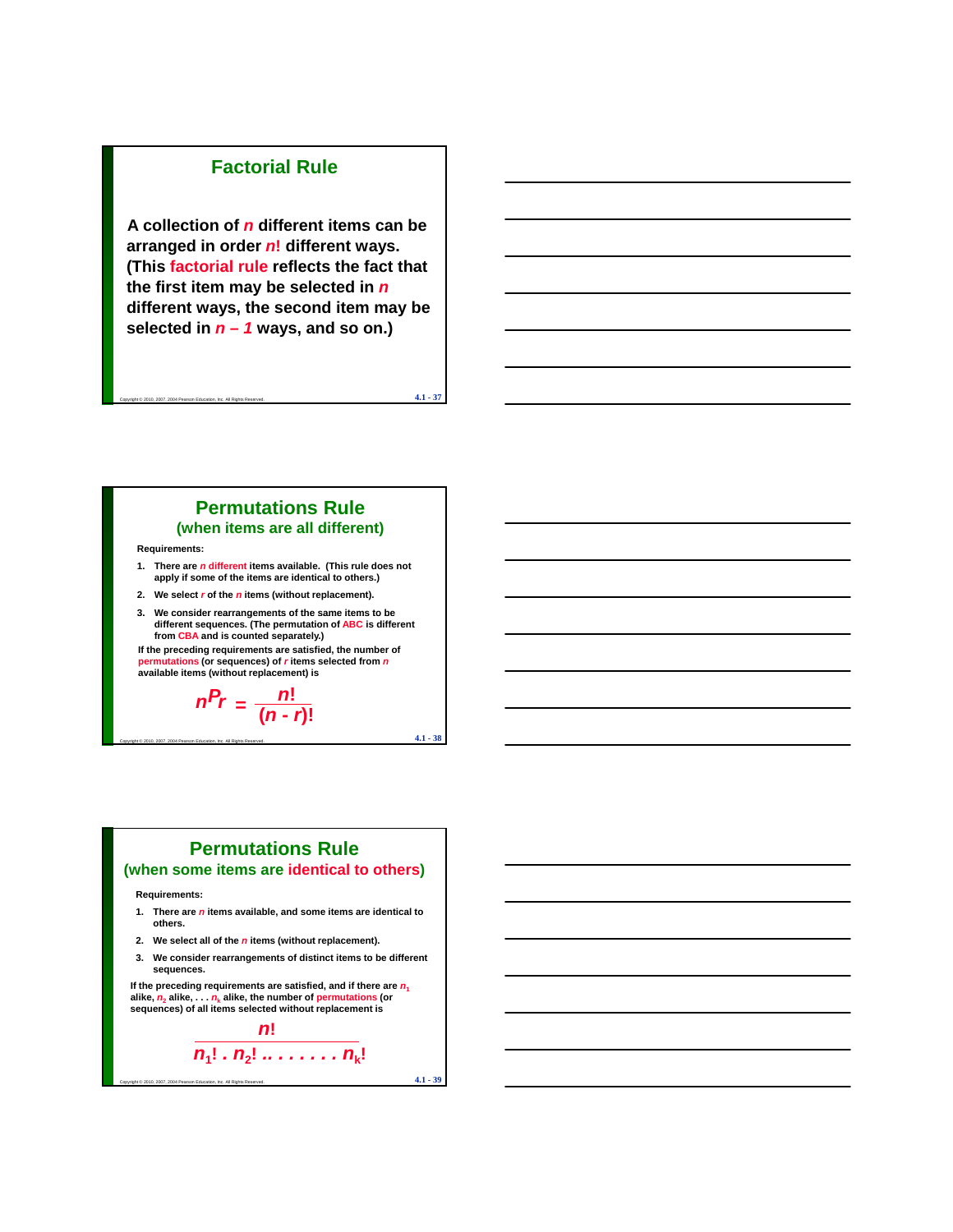

**Requirements:**

- **1. There are** *n* **different items available.**
- **2. We select** *r* **of the** *n* **items (without replacement).**
- **3. We consider rearrangements of the same items to be the same. (The combination of ABC is the same as CBA.) same. (The combination is the same**

**If the preceding requirements are satisfied, the number of combinations of** *r* **items selected from** *n* **different items is**

Copyright © 2010, 2007, 2004 Pearson Education, Inc. All Rights Reserved.  $\bf 4.1$  -  $\bf 40$ 

$$
{}_{n}C_{r}=\frac{n!}{(n-r)! \; r!}
$$

## **Permutations versus Combinations**

**When different orderings of the same items are to be counted separately, we have a permutation problem, but when have a permutation problem, but different orderings are not to be counted separately, we have a combination problem.**

## **Recap**

Copyright © 2010, 2007, 2004 Pearson Education, Inc. All Rights Reserved.  $\bf 4.1$  -  $\bf 41$ 

**In this section we have discussed:**

- **The fundamental counting rule.**
- **The factorial rule.**
- **The permutations rule (when items are all The permutations rule (when items are different).**
- **The permutations rule (when some items are identical to others).**
- **The combinations rule.**

Copyright © 2010, 2007, 2004 Pearson Education, Inc. All Rights Reserved.  $\quad \ \ \, 4.1 \cdot 42$